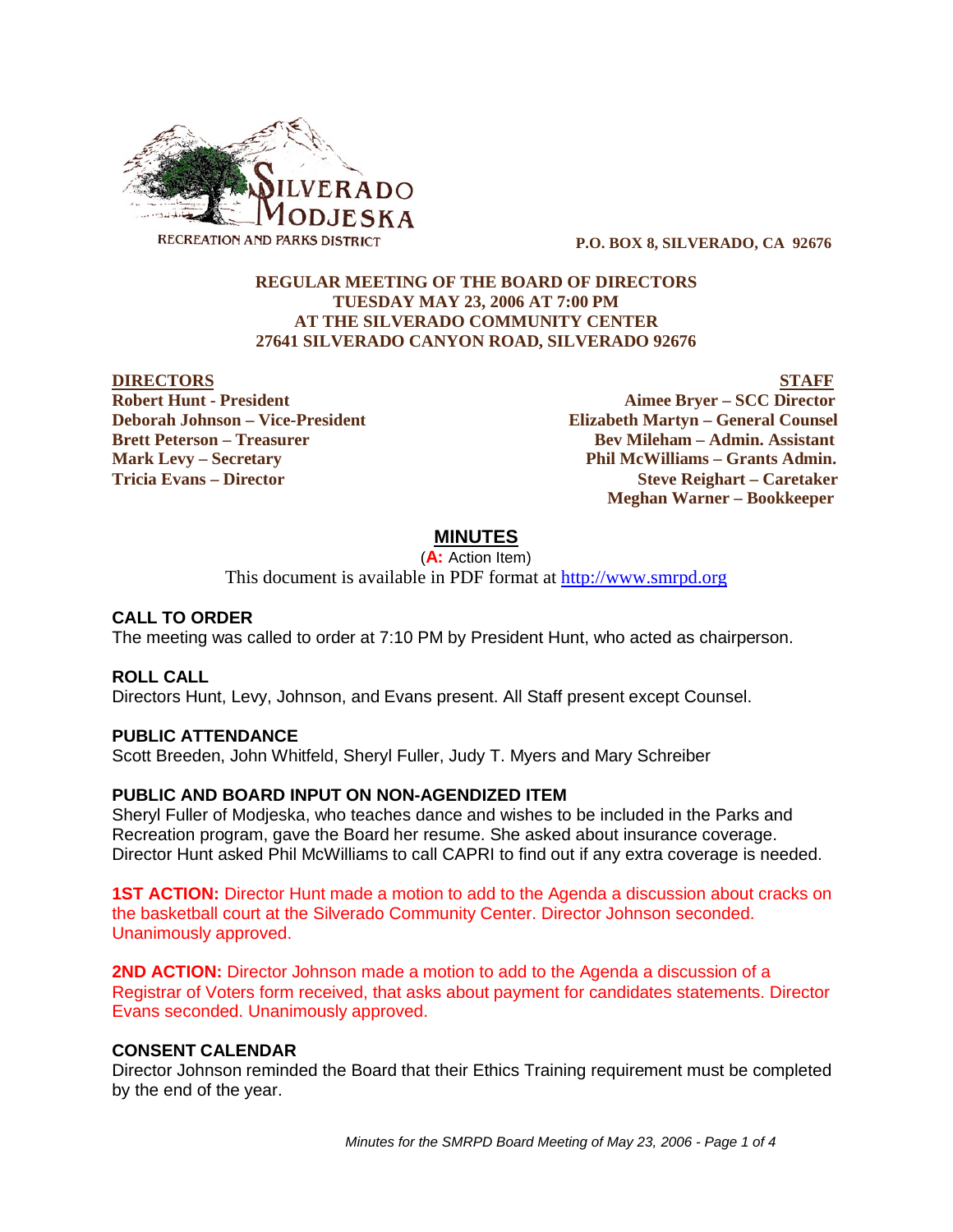**3RD ACTION:** Director Johnson made a motion to approve the Consent Calendar. Director Evans seconded. Unanimously approved.

## **PAYMENT OF DISTRICT BILLS**

**4TH ACTION:** Director Hunt made a motion to approve payment of transmittal 05-06A for \$150.00 total for Directors compensation for the Regular Board Meeting of April 25, 2006 to: Director Levy 650.00 Director Hunt \$50.00 Director Evans \$50.00 Director Evans seconded. Unanimously approved.

**5TH ACTION:** Director Hunt made a motion to approve payment of transmittal 05-06B for \$6,251.42 total to:

| <b>SCE</b>                                    | \$555.44   | <b>Inv. Dated 5-11-06</b>           |
|-----------------------------------------------|------------|-------------------------------------|
| <b>Katzmaier Newell Kerr</b>                  | \$1,023.14 | Inv #107109-7019 (Architect)        |
| AT&T                                          | \$40.96    | 714-649-2850/649-2428               |
| Elizabeth L. Martyn                           | \$3,100.00 | Invoice #10025: 7-1 thru 12-31-2005 |
| <b>McCormick Kidman &amp; Behrens</b>         | \$530.00   | Statement #12141 (Legal Counsel)    |
| <b>Home Depot</b>                             | \$68.25    | <b>Inv. Dated 5-5-06</b>            |
| <b>Meghan Warner</b>                          | \$250.00   | Invoice #06-57 (Bookkeeper)         |
| K.J. Snyder                                   | \$575.00   | Invoice #31188, #31154              |
| <b>Ware Disposal</b>                          | \$108.63   | Invoice #65100974                   |
| Director Levy seconded. Unanimously approved. |            |                                     |

Director Hunt noted that the statement from Elizabeth Martyn for \$3,100.00 is for legal work during the entire last half of 2005, and not previously billed.

**6TH ACTION:** Director Hunt made a motion to approve payment of transmittal 05-06C, B of A Reimbursements for \$4,169.20 total to:

| <b>SMRPD</b>                                     | \$3,7131.00 | Check #1389, CAPRI Premium           |  |
|--------------------------------------------------|-------------|--------------------------------------|--|
| <b>SMRPD</b>                                     | \$127.70    | Steve Reighart, Checks # 1388, #1390 |  |
| <b>SMRPD</b>                                     |             | \$310.50 SCWD, Check #1391           |  |
| Director Johnson seconded. Unanimously approved. |             |                                      |  |

Director Hunt noted that the CAPRI premium was overpaid and will advise them to apply the overage to the second-half premium coming due later this year.

### **CARETAKER REPORT**

The Silverado renovation project will begin by the middle of June. The Caretaker will contact individuals that use the building on a regular basis to inform them that it will be closed until the project is completed in mid-August.

The copy machine glass has been ordered.

The Silverado bathroom has a facia board that needs repair. Director Johnson will schedule a Safety Committee meeting where repair needs will be discussed futher.

A large event was held at the Silverado Center and the building was not cleaned properly. Director Hunt noted that a cleaning deposit should be collected for all public events as outlined in the rental contract.

### **SILVERADO CHILDREN'S CENTER**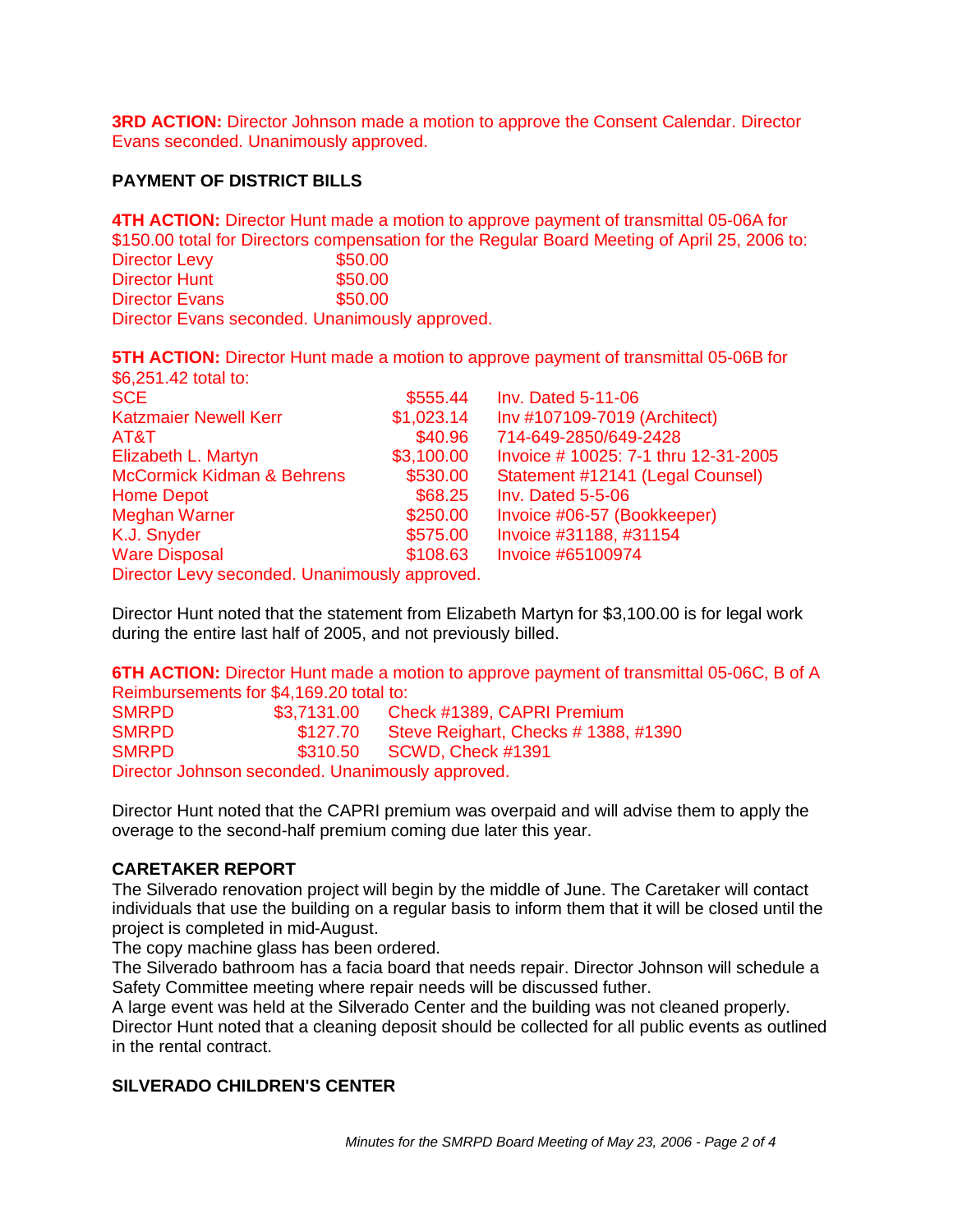Director Bryer gave the Children's Center financial report to the Board for review. Positive cash flow for April was over \$3,000, continuing the profitable operation of the last several months. Enrollments changed little since the last report.

The Center will host an Open House on June 8, in combination with a spaghetti dinner fundraiser. The Board was invited to attend. SCC is a finalist in the Ameriquest Grant competition, and a grant aims video will be shown at the Open House. A Family Festival fundraiser will be held at the Modjeska Home on Oct. 28.

There was a discussion of the need for higher visibility. Phil McWilliams will check into some type of banner or sign to add to the existing SCC sign on Santiago Canyon Road. The Summer Program begins June 19.

## **GRANTS ADMINISTRATORS REPORT**

Comments given prior to and after Action 7.

## **OTHER DISTRICT BUSINESS**

Grants Administrator and Project Manager Phil McWilliams gave the Board a plan holders list (contractors who had purchased a set of plans). Vargas Structures was the low bidder at \$179,400. Director Johnson expressed concern that the quality of the materials must conform to the Plans and Specifications. The Project Manager will monitor this closely.

**7TH ACTION:** Director Hunt made a motion to authorize execution of the Silverado Renovation Project public works contract with Vargas Structures, conditional on receiving Payment and Performance Bonds and all additional items required by the Bid Documents. Once those documents are received and verified, the Bid Bond cashier's check will be immediately returned, the Contract executed, and a Notice to Proceed issued. Director Johnson seconded. Unanimously approved.

Director Evans is going to compose a post card to inform the community about the project.

Director Levy discussed the possibility of purchasing identifying nametags and/or apparel for use at public functions. Director Evans will check into magnetic nametags. Bev Mileham will check into t-shirts and caps with the SMRPD logo. Next discussed the purchase of banner signs with the District name to go on top of the two marquee signs. Director Hunt will work on this. Mary Schreiber recommended a company that could make the signs.

Director Levy suggested locating vending machines at the Maple Springs building, which would require USFS approval. Director Johnson said to wait until renovation project is complete. Sam Stoughton has a vending machine business and could be helpful. Also considered having Vargas put machines outside of Silverado Community Center.

Repair of the basketball court asphalt per the CAPRI recommendation was discussed. Caretaker will get estimates for the job. Talked about possible other uses for the courts such as volleyball and tennis.

The Board discussed paying for Candidate Statements for the November elections, a cost of several hundred dollars. It was noted that contested elections are rare and that there have been no Candidate Statements for a decade or more.

**8TH ACTION:** Director Hunt moved to decline paying for Candidate Statements. Director Evans seconded. Unanimously approved.